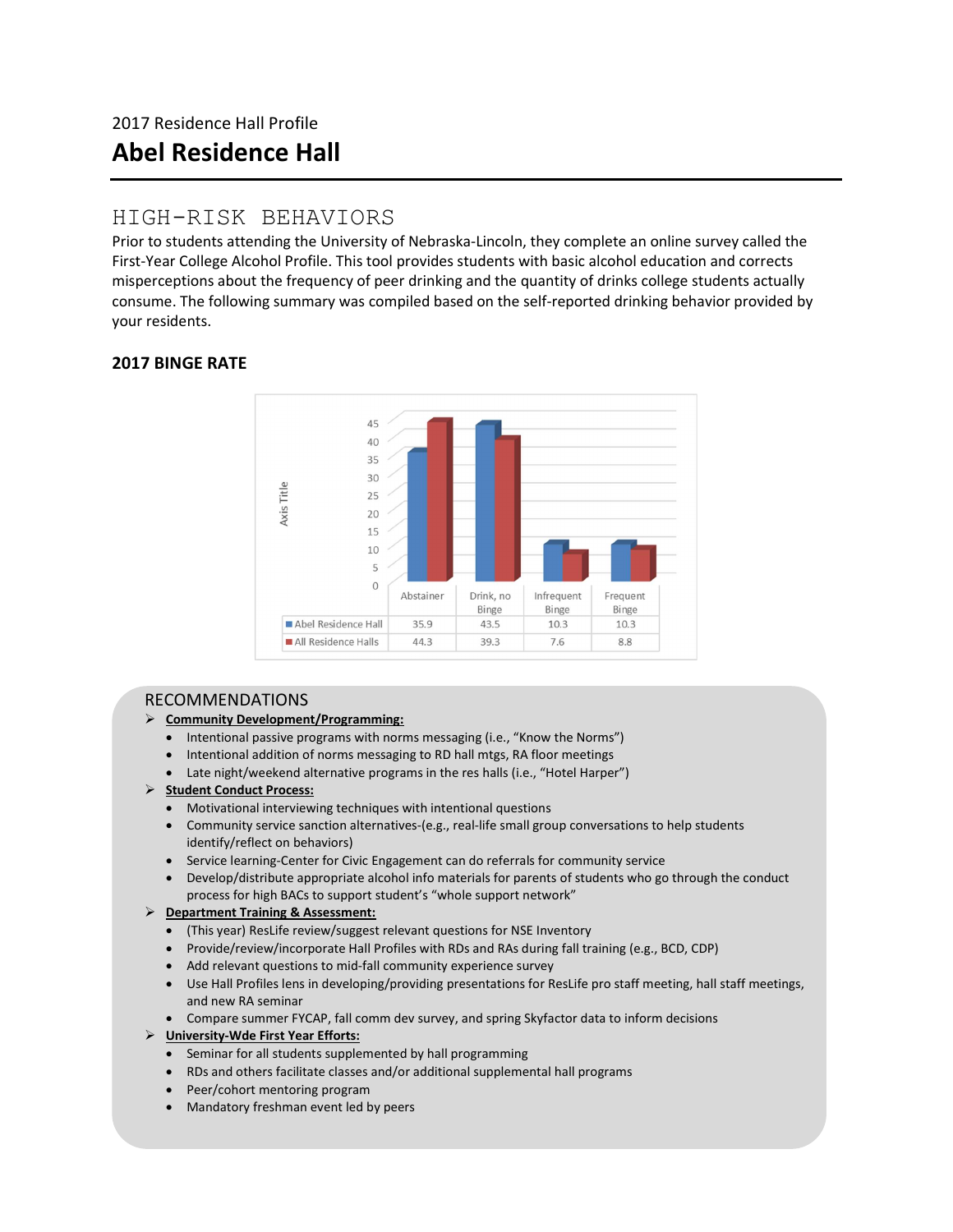# ACADEMIC PREPAREDNESS

The following information came from the NSE Advising Inventory that all incoming students complete prior to their orientation experience at Nebraska. Four scales on aptitude, motivation, grit and time management capture students' attitudes toward their preparedness for college. Color-coded classifications of red (bottom third), yellow (middle third) or green (upper third) represent student responses. The following summary was compiled based on the self-reported attitudes provided by your residents.

## **APTITUDE**



Students with low scores will most likely need additional support in college. These students are not confident in their abilities and need regular contact and support. You could also focus on skill development, such as how to study or read research articles. They will need direction to seek out services and set goals to work toward graduation. Student with higher scored are confident in their abilities and are ready to launch their academic career.

Examples of aptitude statements:

- I can succeed in my college courses.
- I know how to study for tests.
- I know how to study well.
- I can develop a strong plan for academic success.
- Academically, I am very self-disciplined.
- I can handle any academic issues I might encounter.
- I will complete my degree at the university.

#### RECOMMENDATIONS

#### Resident Interactions:

- One:one conversations (RA, RD) FYETP Referrals
- Community Development:
- Add to room/suitemate agreements
- Programming:
	- Academic initiatives efforts/events
	- Passive programs/Online resources (department wide share-see list)
	- Active programs (see list)
- Student Conduct Process: Customize conduct sanctions
- Department Training & Assessment:
	- Add to surveys, staff training, decision making
	- Incorporate into Husker GROW
- Parent Interactions:
	- Reference at NSE, in written/online materials

## MOTIVATION



Students who are highly motivated could be nudged to participate in additional high impact practices such as research that would cultivate their academic career. Students with low motivation may need additional accountability and direction on asking for help and structuring support. Conversations may benefit the student when they focus on why the student is here and establishing future goals. Students may benefit from identity formation activities such as peer mentors, interest inventories with Career Services and finding a sense of belonging at the university.

Examples of motivation statements:

- My academic performance is important to me.
- I set goals for the grades I want in my classes.
- It is important for me to do as well as I can in my courses.
- I find it difficult to motivate myself to study for my courses.
- I study just what I need to know to pass.
- I will do whatever it takes to succeed at UNL.
- I plan to graduate in four years or less.

## RECOMMENDATIONS

- $\triangleright$  Resident Interactions:
	- One:one student conversations (RA, RD)
	- FYETP Referrals
- $\triangleright$  Programming:
	- Academic initiatives efforts/events
	- Passive programs/Online resources
	- (department wide share-see list)
	- Active programs (see list)
- > Student Conduct Process:
	- Motivational Interviewing Techniques
	- Customize conduct sanctions
- $\triangleright$  Department Training & Assessment:
	- Add to surveys, staff training, decision making
	- Incorporate into Husker GROW
- > Parent Interactions:
	- Reference at NSE, in written/online materials